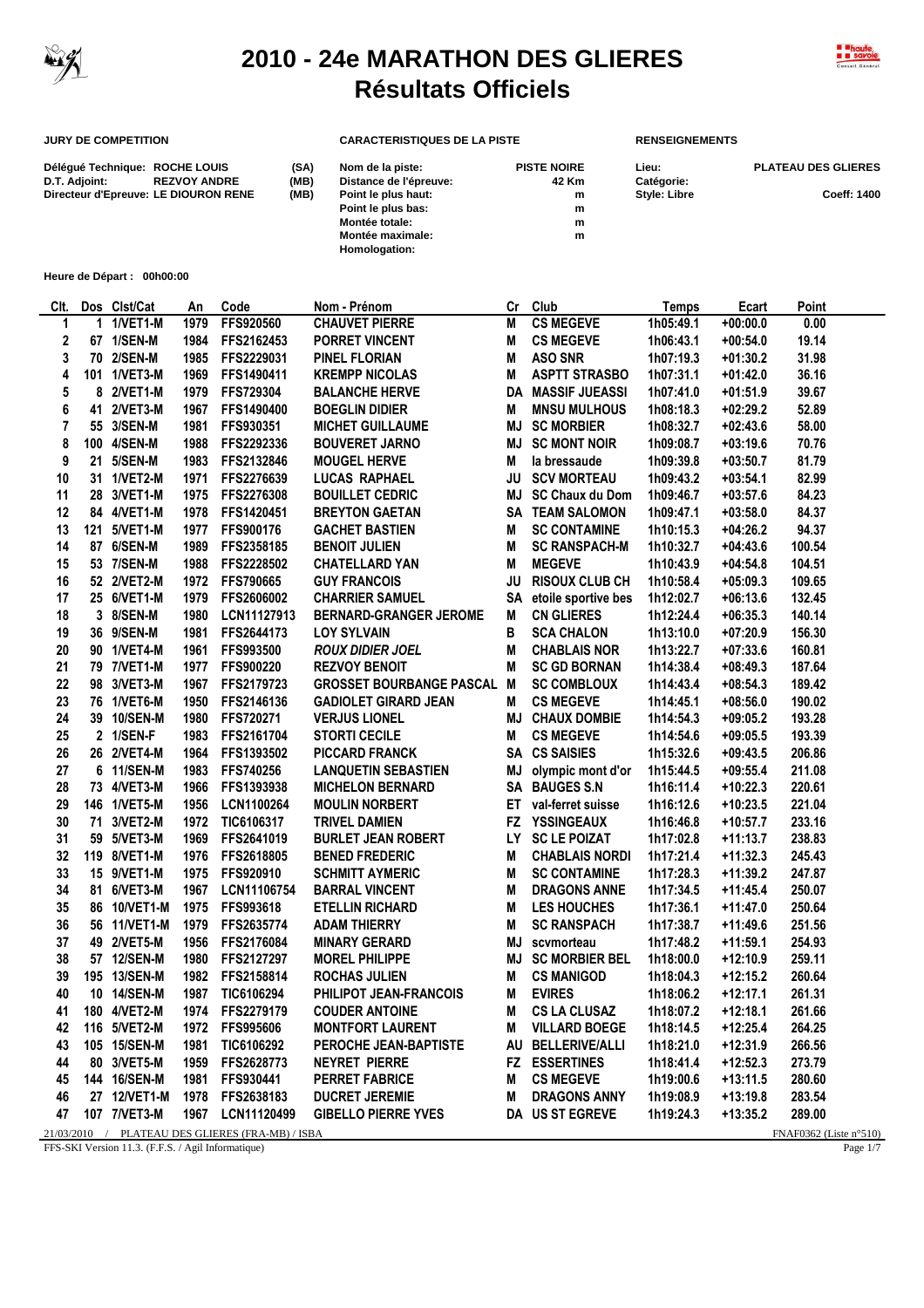

| CIt. | Dos Clst/Cat                                       | An   | Code                                             | Nom - Prénom                 |     | Cr Club                  | <b>Temps</b> | Ecart      | Point                     |
|------|----------------------------------------------------|------|--------------------------------------------------|------------------------------|-----|--------------------------|--------------|------------|---------------------------|
| 48   | 65 17/SEN-M                                        | 1986 | FFS2632161                                       | <b>REICHENBACH SEBASTIEN</b> | M   | <b>H.M.S.N.</b>          | 1h19:27.5    | $+13:38.4$ | 290.13                    |
| 49   | 75 3/VET4-M                                        | 1961 | FFS2108593                                       | <b>FERREUX PASCAL</b>        | MJ  | <b>Les Skieurs Rous</b>  | 1h19:36.8    | $+13:47.7$ | 293.43                    |
| 50   | 95 8/VET3-M                                        | 1969 | FFS921755                                        | <b>BAUDRAND SEBASTIEN</b>    | M   | <b>CHABLAIS NOR</b>      | 1h21:01.9    | $+15:12.8$ | 323.60                    |
| 51   | 114 18/SEN-M                                       | 1981 | TIC6106285                                       | <b>MULLIEZ OLIVIER</b>       | M   | <b>ASO SNR</b>           | 1h21:27.9    | $+15:38.8$ | 332.82                    |
| 52   | 58 2/SEN-F                                         | 1986 | FFS2199671                                       | <b>VANNSON CLAIRE</b>        | М   | <b>HMSN</b>              | 1h21:43.1    | $+15:54.0$ | 338.20                    |
| 53   | 51 6/VET2-M                                        | 1971 | TIC6106214                                       | <b>BONDIER NICOLAS</b>       | MJ  | <b>LONGCHAUMOIS</b>      | 1h22:03.7    | $+16:14.6$ | 345.51                    |
| 54   | 35 9/VET3-M                                        | 1965 | TIC6106209                                       | <b>BERNARD PIERRE</b>        |     | <b>DA FONTAINE</b>       | 1h22:09.2    | $+16:20.1$ | 347.46                    |
| 55   | 115 4/VET4-M                                       | 1962 | TIC6106301                                       | <b>PROVENAZ PASCAL</b>       |     | <b>SA THONON</b>         | 1h22:21.4    | $+16:32.3$ | 351.78                    |
| 56   | 97 5/VET4-M                                        | 1961 | FFS390043                                        | <b>GOUDARD OLIVIER</b>       | CE  | <b>LUNEL SKI</b>         | 1h22:30.7    | $+16:41.6$ | 355.08                    |
| 57   | 88 1/VET3-F                                        | 1969 | FFS2613513                                       | <b>MARIN MURIEL</b>          |     | <b>DA SKI NORDIQUE C</b> | 1h22:31.9    | $+16:42.8$ | 355.50                    |
| 58   | 77 13/VET1-M                                       | 1978 | FFS2638184                                       | <b>BOISSIERE JULIEN</b>      | M   | <b>DRAGONS ANNY</b>      | 1h22:33.8    | $+16:44.7$ | 356.18                    |
| 59   | 48 19/SEN-M                                        | 1985 | FFS2194853                                       | <b>SABOUL DAMIEN</b>         | LY. | <b>SC LE POIZAT</b>      | 1h22:34.3    | $+16:45.2$ | 356.35                    |
| 60   | 33 1/VET7-M                                        | 1948 | TIC6106319                                       | <b>VINCENDET JEAN PIERRE</b> | М   | <b>SEYNOD</b>            | 1h22:37.8    | $+16:48.7$ | 357.60                    |
| 61   | 319 10/VET3-M                                      | 1968 | FFS2601565                                       | <b>BLANC CLAUDE</b>          |     | SA SC PEISEY VA          | 1h22:46.4    | $+16:57.3$ | 360.64                    |
| 62   | 30 6/VET4-M                                        | 1962 | TIC6106321                                       | <b>VUILLEMIN ALAIN</b>       | M   | <b>SKI CLUB CGEI</b>     | 1h22:47.2    | $+16:58.1$ | 360.93                    |
| 63   | 110 14/VET1-M                                      | 1978 | FFS2649527                                       | <b>PASCAL YOHAN</b>          |     | SA CESN Revard           | 1h23:05.3    | $+17:16.2$ | 367.34                    |
| 64   | 354 7/VET4-M                                       | 1961 | FFS2649684                                       | <b>CUADRADO MICHEL</b>       | M   | <b>SKI CLUB CHABL</b>    | 1h23:05.9    | $+17:16.8$ | 367.56                    |
| 65   | 94 8/VET4-M                                        | 1962 | LCN111011221                                     | <b>EKSZTEROWICZ THIERRY</b>  | М   | <b>DRAGONS ANNY</b>      | 1h23:16.3    | $+17:27.2$ | 371.24                    |
| 66   | 74 15/VET1-M                                       | 1979 | FFS2628517                                       | <b>BOURBON AYMERIC</b>       | М   | <b>SC CONTAMINE</b>      | 1h23:24.7    | $+17:35.6$ | 374.22                    |
| 67   | 45 9/VET4-M                                        | 1962 | FFS2309722                                       | <b>CHEVALLIER NICOLAS</b>    | М   | <b>SC CONTAMINE</b>      | 1h23:44.3    | $+17:55.2$ | 381.17                    |
| 68   | 226 16/VET1-M                                      | 1975 | LCN1140918                                       | DE BESSES PHILIPPE           | M   | ski club bellevaux       | 1h23:54.3    | $+18:05.2$ | 384.72                    |
| 69   | 83 10/VET4-M                                       | 1963 | FFS210230                                        | <b>CONTINSOUZA JOEL</b>      |     | AU CLERMONT SN           | 1h23:58.2    | $+18:09.1$ | 386.10                    |
| 70   | 64 20/SEN-M                                        | 1984 | FFS2306694                                       | <b>GAUTHIER LUC</b>          | M   | <b>ASO SNR</b>           | 1h24:01.7    | $+18:12.6$ | 387.34                    |
| 71   | 176 11/VET3-M                                      | 1965 | FFS1120309                                       | <b>GEZ FREDERIC</b>          | PO  | <b>MONTAGNARDS</b>       | 1h24:19.3    | $+18:30.2$ | 393.58                    |
| 72   | 13 4/VET5-M                                        | 1956 | FFS990115                                        | <b>DUCHENE BERNARD</b>       | М   | <b>DRAGONS ANNY</b>      | 1h24:19.6    | $+18:30.5$ | 393.68                    |
| 73   | 43 5/VET5-M                                        | 1958 | LCN11103099                                      | <b>CLERC DOMINIQUE</b>       | М   | <b>SC AGY</b>            | 1h24:22.7    | $+18:33.6$ | 394.78                    |
| 74   | 92 1/VET2-F                                        | 1973 | FFS2613647                                       | <b>FEIGE FRANCOISE</b>       | M   | <b>CS MEGEVE</b>         | 1h24:24.6    | $+18:35.5$ | 395.46                    |
| 75   | 177 17/VET1-M                                      | 1978 | FFS2336671                                       | <b>MOULON THOMAS</b>         | ΜJ  | <b>CSRP</b>              | 1h24:40.5    | $+18:51.4$ | 401.09                    |
| 76   | 305 12/VET3-M                                      | 1967 | FFS2211777                                       | <b>ARRACHART FREDERIC</b>    | M   | <b>CHABLAISNORDI</b>     | 1h24:55.7    | $+19:06.6$ | 406.48                    |
| 77   | 196 21/SEN-M                                       | 1980 | FFS2176174                                       | <b>BOUTHIAUX ANTOINE</b>     | Μ   | <b>SCNP ROCHOIS</b>      | 1h25:07.8    | +19:18.7   | 410.77                    |
| 78   | 123 7/VET2-M                                       | 1971 | LCN11156883                                      | THIEVENT DAVID               |     | <b>DA CHARTREUSE</b>     | 1h25:19.1    | $+19:30.0$ | 414.78                    |
| 79   | 328 6/VET5-M                                       | 1957 | <b>FFS502558</b>                                 | <b>LEVRINO GILBERT</b>       |     | DA US ST EGREVE          | 1h25:25.7    | $+19:36.6$ | 417.12                    |
| 80   | 304 22/SEN-M                                       | 1987 | FFS2652138                                       | <b>LANQUETIN VINCENT</b>     | MJ  | <b>AS LES VERRIER</b>    | 1h25:48.2    | $+19:59.1$ | 425.09                    |
| 81   | 46 23/SEN-M                                        | 1981 | FFS930123                                        | <b>PESSAY NICOLAS</b>        | M   | <b>SC GD BORNAN</b>      | 1h25:54.8    | $+20:05.7$ | 427.43                    |
| 82   | 320 24/SEN-M                                       | 1984 | TIC6106247                                       | <b>GIRARDOT MATHIEU</b>      | M   | <b>MEYTHET</b>           | 1h26:00.4    | $+20:11.3$ | 429.42                    |
| 83   | 104 11/VET4-M                                      | 1962 | FFS544436                                        | <b>DUCASTEL NICOLAS</b>      | DA  | <b>SN CHARTROUSI</b>     | 1h26:19.5    | $+20:30.4$ | 436.19                    |
| 84   | 68 13/VET3-M                                       | 1968 | TIC6106215                                       | <b>BORCARD CHRISTOPHE</b>    | M   | <b>SEYNOD</b>            | 1h26:28.5    | $+20:39.4$ | 439.38                    |
| 85   | 50 14/VET3-M                                       | 1968 | LCN11146208                                      | PILLARD JOEL                 | MJ  | <b>SCJG</b>              | 1h26:52.5    | $+21:03.4$ | 447.89                    |
| 86   | 93 8/VET2-M                                        | 1971 | TIC6106230                                       | <b>DRILLOT FRED</b>          | M   | <b>ST LAURENT</b>        | 1h27:03.0    | $+21:13.9$ | 451.61                    |
| 87   | 335 15/VET3-M                                      | 1969 | TIC6106266                                       | <b>LEMONNIER STEPHANE</b>    |     | SA st jean d'arvey       | 1h27:24.3    | $+21:35.2$ | 459.16                    |
| 88   | 82 12/VET4-M                                       | 1960 | LCN11102035                                      | <b>SABOUL ERIC</b>           |     | LY SC LE POIZAT          | 1h27:59.8    | $+22:10.7$ | 471.75                    |
| 89   | 22 16/VET3-M                                       | 1967 | FFS2639765                                       | <b>VARAINE RICHARD</b>       | М   | <b>DRAGONS ANNY</b>      | 1h28:00.9    | $+22:11.8$ | 472.14                    |
| 90   | 89 17/VET3-M                                       | 1967 | LCN11103146                                      | <b>BRIFFOD THIERRY</b>       | В   | <b>SCA CHALON</b>        | 1h28:01.7    | $+22:12.6$ | 472.42                    |
| 91   | 69 1/VET4-F                                        | 1963 | FFS2306261                                       | <b>GUILBAUD MARIE-PIERRE</b> |     | <b>MJ CHAUX DOMBIE</b>   | 1h28:03.2    | $+22:14.1$ | 472.95                    |
| 92   | 66 9/VET2-M                                        | 1974 | TIC6106274                                       | <b>MARET EDOUARD</b>         | M   | <b>SAVIGNY</b>           | 1h28:03.9    | $+22:14.8$ | 473.20                    |
| 93   | 96 13/VET4-M                                       | 1962 | FFS743236                                        | <b>SAUBERLI ERIC</b>         | MJ  | <b>SC J.GESSIEN</b>      | 1h28:05.5    | $+22:16.4$ | 473.77                    |
| 94   | 102 2/VET7-M                                       | 1949 | FFS701054                                        | <b>VERJUS PIERRE</b>         |     | <b>MJ CHAUX DOMBIE</b>   | 1h28:23.4    | $+22:34.3$ | 480.11                    |
| 95   | 248 25/SEN-M                                       | 1981 | TIC6106278                                       | <b>MAZZOCCHI YANNICK</b>     |     | SA LES SAISIES           | 1h28:31.3    | $+22:42.2$ | 482.92                    |
| 96   | 232 18/VET3-M                                      | 1966 | TIC6106322                                       | <b>VULLIET ETIENNE</b>       | M   | <b>PRINGY</b>            | 1h28:46.8    | $+22:57.7$ | 488.41                    |
| 97   | 250 10/VET2-M                                      | 1973 | LCN11140258                                      | <b>OUDIN JEROME</b>          | M   | <b>CNG</b>               | 1h28:52.4    | $+23:03.3$ | 490.40                    |
| 98   | 32 2/VET6-M                                        | 1952 | FFS1493794                                       | <b>SERET DANIEL</b>          | M   | <b>SKI CLUB LURON</b>    | 1h28:55.5    | $+23:06.4$ | 491.49                    |
| 99   | 47 19/VET3-M                                       | 1966 | FFS1343065                                       | <b>KUNTZINGER FRANCIS</b>    |     | SA CN REVARD             | 1h28:57.7    | $+23:08.6$ | 492.27                    |
| 100  | 117 18/VET1-M                                      | 1975 | TIC6106260                                       | <b>JUAREZ FABIEN</b>         | M   | <b>AMANCY</b>            | 1h28:58.0    | $+23:08.9$ | 492.38                    |
| 101  | 106 20/VET3-M                                      | 1966 | TIC6106259                                       | <b>JOZ ROLAND THIERRY</b>    |     | <b>MJ CROZET</b>         | 1h28:58.4    | $+23:09.3$ | 492.52                    |
| 102  | 111 7/VET5-M                                       | 1959 | LCN11140292                                      | <b>RIGAL DIDIER</b>          |     | CE SC RODEZ              | 1h29:11.8    | $+23:22.7$ | 497.27                    |
| 103  | 348 8/VET5-M                                       | 1955 | FFS2114451                                       | PERROTIN RICHARD             | IF  | <b>SC SEDANAIS</b>       | 1h29:19.9    | $+23:30.8$ | 500.14                    |
| 104  | 7 21/VET3-M                                        | 1967 | FFS2620446                                       | <b>BORLET PATRICE</b>        | MJ  | morbier bellefonta       | 1h29:29.6    | +23:40.5   | 503.58                    |
|      |                                                    |      | 21/03/2010 / PLATEAU DES GLIERES (FRA-MB) / ISBA |                              |     |                          |              |            | FNAF0362 (Liste $n°510$ ) |
|      | FFS-SKI Version 11.3. (F.F.S. / Agil Informatique) |      |                                                  |                              |     |                          |              |            | Page 2/7                  |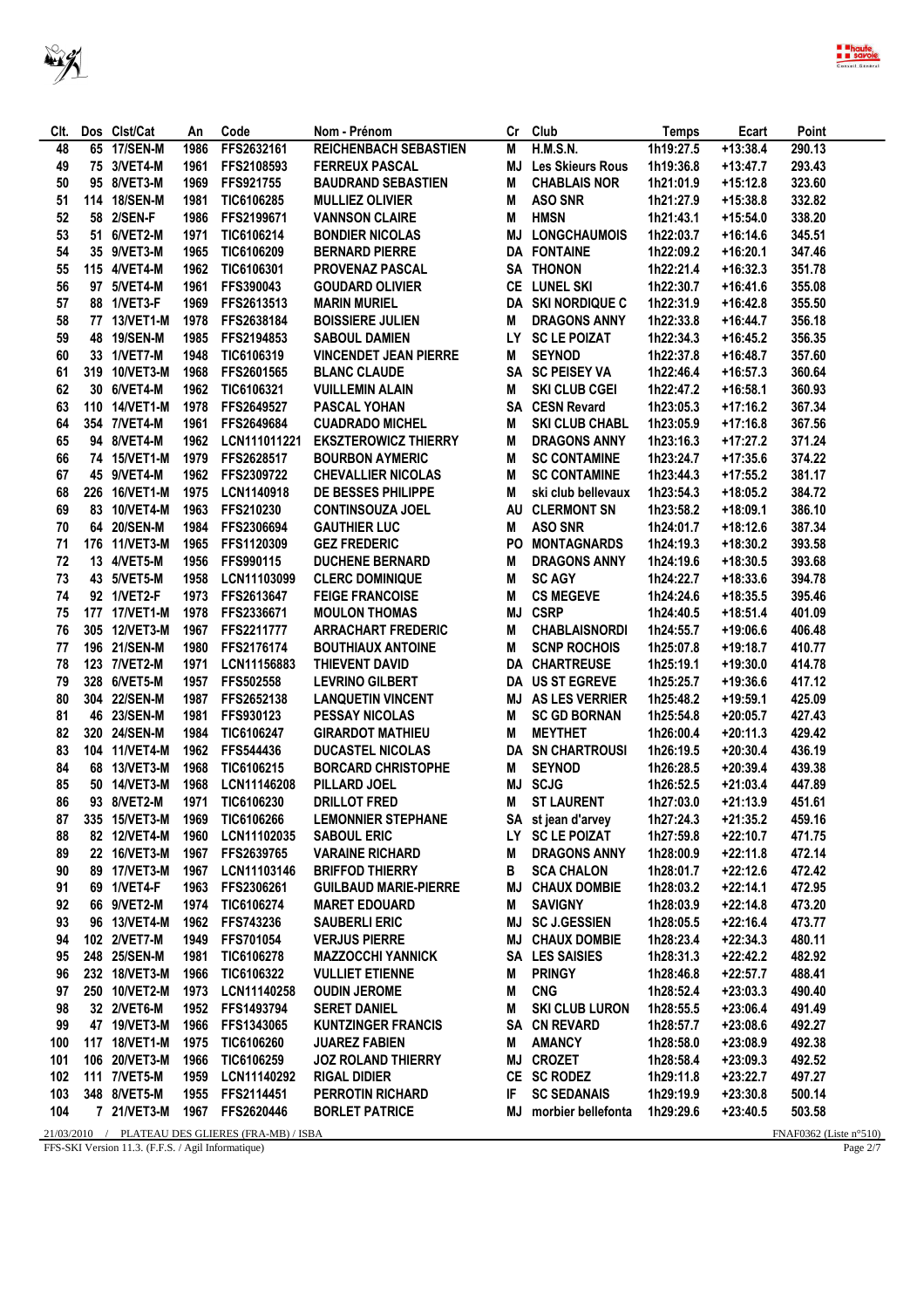

| CIt.       | Dos Clst/Cat                                       | An   | Code                                  | Nom - Prénom                   | Cr        | Club                     | <b>Temps</b> | Ecart      | Point                     |
|------------|----------------------------------------------------|------|---------------------------------------|--------------------------------|-----------|--------------------------|--------------|------------|---------------------------|
| 105        | 214 14/VET4-M                                      | 1960 | TIC6106284                            | <b>MULLER GASTON</b>           | M         | <b>CHAMONIX</b>          | 1h29:30.5    | $+23:41.4$ | 503.90                    |
| 106        | 91 3/SEN-F                                         | 1980 | FFS2131596                            | <b>LECLERC CAROLE</b>          | M         | <b>DRAGONS ANNY</b>      | 1h29:37.5    | $+23:48.4$ | 506.38                    |
| 107        | 302 26/SEN-M                                       | 1981 | FFS2615281                            | <b>PERROT AURELIEN</b>         | ΜJ        | <b>CHAUX DOMBIE</b>      | 1h29:37.8    | $+23:48.7$ | 506.49                    |
| 108        | 217 15/VET4-M                                      | 1962 | FFS2647509                            | <b>ETIENNE PASCAL</b>          | M         | chablai nordic           | 1h29:53.9    | $+24:04.8$ | 512.20                    |
| 109        | 194 11/VET2-M                                      | 1970 | FFS1411173                            | <b>MOLLI DIDIER</b>            | M         | annemasse                | 1h29:59.8    | $+24:10.7$ | 514.29                    |
| 110        | 303 16/VET4-M                                      | 1964 | LCN11146170                           | <b>CHAMBET PATRICK</b>         | M         | <b>MARQUISARTS</b>       | 1h30:05.4    | $+24:16.3$ | 516.27                    |
| 111        | 113 3/VET7-M                                       | 1946 | LCN11114554                           | <b>VERNAY RENE</b>             | M         | <b>ASO SNR</b>           | 1h30:06.1    | $+24:17.0$ | 516.52                    |
| 112        | 273 9/VET5-M                                       | 1956 | LCN11106602                           | <b>BORDET BERNARD</b>          | DA        | <b>USSE</b>              | 1h30:35.5    | $+24:46.4$ | 526.95                    |
| 113        | 42 10/VET5-M                                       | 1957 | LCN11119055                           | <b>SANCHEZ ROGER</b>           | М         | <b>SC DU COMMERC</b>     | 1h30:54.8    | $+25:05.7$ | 533.79                    |
| 114        | 137 19/VET1-M                                      | 1979 | TIC6106271                            | <b>MAIRE HERVE</b>             | <b>MJ</b> | <b>USBE</b>              | 1h31:03.5    | $+25:14.4$ | 536.87                    |
| 115        | 172 11/VET5-M                                      | 1959 | FFS2279069                            | <b>BOUCHARD PATRICK</b>        | M         | <b>SALLANCHES</b>        | 1h31:27.4    | $+25:38.3$ | 545.34                    |
| 116        | 315 17/VET4-M                                      | 1962 | TIC6106289                            | <b>PAGET NICOLAS</b>           | M         |                          | 1h31:30.3    | $+25:41.2$ | 546.37                    |
| 117        | 186 12/VET5-M                                      | 1959 | FFS390245                             | <b>MEUNIER JEAN-LOUIS</b>      | <b>CE</b> | lunel ski                | 1h31:34.3    | $+25:45.2$ | 547.79                    |
| 118        | 208 12/VET2-M                                      | 1971 | TIC6106279                            | <b>MERMOUD ERIC</b>            | M         | les contamines m         | 1h31:37.1    | $+25:48.0$ | 548.78                    |
| 119        | 171 20/VET1-M                                      | 1979 | FFS910414                             | <b>BIBOLLET YOAN</b>           | M         | <b>CS MANIGOD</b>        | 1h32:09.6    | $+26:20.5$ | 560.30                    |
| 120        | 307 21/VET1-M                                      | 1977 | TIC6106218                            | <b>BÜSCH NICOLAS</b>           | DA        | <b>GRENOBLE</b>          | 1h32:09.9    | $+26:20.8$ | 560.41                    |
| 121        | 112 13/VET2-M                                      | 1971 | LCN10624842                           | <b>PERRIN CHRISTIAN</b>        | MJ        | <b>CSRP</b>              | 1h32:22.3    | $+26:33.2$ | 564.81                    |
| 122        | 221 14/VET2-M                                      | 1972 | TIC6106324                            | <b>ZURFLUH ETIENNE</b>         | M         | <b>CAF Reignier</b>      | 1h32:43.6    | $+26:54.5$ | 572.36                    |
| 123        | 256 27/SEN-M                                       | 1980 | FFS2644334                            | <b>JOSSERAND CLEMENT</b>       | MJ        | <b>Morbier-Bellefont</b> | 1h32:45.8    | $+26:56.7$ | 573.14                    |
| 124        | 44 13/VET5-M                                       | 1957 | LCN11132353                           | <b>LAMY CHAPUIS ALAIN</b>      | MJ        | <b>HAUT JURA SKI</b>     | 1h32:51.6    | $+27:02.5$ | 575.19                    |
| 125        | 268 14/VET5-M                                      | 1956 | FFS502559                             | <b>BERCIAT JEAN MARC</b>       | DA        | <b>SKI NORDIQUE V</b>    | 1h32:56.9    | $+27:07.8$ | 577.07                    |
|            |                                                    |      |                                       |                                |           |                          |              |            |                           |
| 126        | 334 22/VET1-M                                      | 1979 | LCN11108507                           | <b>DUPRE BENOIT</b>            | MJ        | <b>SC CHAMPAGNO</b>      | 1h33:04.8    | $+27:15.7$ | 579.87                    |
| 127        | 169 28/SEN-M                                       | 1980 | LCN11134989                           | <b>ANTELME OLIVIER</b>         | М         | <b>ANNECY LE VIEU</b>    | 1h33:13.1    | $+27:24.0$ | 582.82                    |
| 128        | 163 4/VET7-M                                       | 1949 | LCN11161162                           | <b>FORT JEAN PAUL</b>          | M         | <b>HABERE LULLIN</b>     | 1h33:17.1    | $+27:28.0$ | 584.23                    |
| 129        | 330 18/VET4-M                                      | 1961 | FFS2622499                            | <b>CHARTON JEAN NOEL</b>       |           | <b>MJ SC ABBAYE</b>      | 1h33:31.9    | $+27:42.8$ | 589.48                    |
| 130        | 20 22/VET3-M                                       | 1965 | FFS11121910                           | <b>LAVEUVE ERIC</b>            |           | <b>DA ST EGREVE</b>      | 1h33:33.8    | $+27:44.7$ | 590.15                    |
| 131        | 362 23/VET3-M                                      | 1967 | LCN11147454                           | <b>NERRIERE CHRISTIAN</b>      |           | DA SNBC                  | 1h34:18.4    | $+28:29.3$ | 605.97                    |
| 132        | 349 15/VET2-M                                      | 1972 | TIC6106220                            | <b>CAPITANT CHRISTOPHE</b>     | M         |                          | 1h34:33.4    | $+28:44.3$ | 611.28                    |
| 133        | 355 16/VET2-M                                      | 1971 | LCN11103098                           | <b>PESCHOUD BRUNO</b>          | М         | <b>SC AGY</b>            | 1h34:44.2    | $+28:55.1$ | 615.11                    |
| 134        | 99 2/VET4-F                                        | 1962 | <b>FFS9434</b>                        | <b>GENARD DOMINIQUE MARIE</b>  | JU        | <b>SKIEURS ROUSS</b>     | 1h35:02.6    | $+29:13.5$ | 621.64                    |
| 135        | 299 24/VET3-M                                      | 1965 | TIC6106296                            | <b>POIZAT ERIC</b>             | <b>LY</b> | <b>TRIATHLON MAC</b>     | 1h35:06.4    | $+29:17.3$ | 622.98                    |
| 136        | 14 2/VET3-F                                        | 1969 | FFS1343064                            | <b>KUNTZINGER BEATRICE</b>     | SA        | <b>CN REVARD</b>         | 1h35:29.9    | $+29:40.8$ | 631.31                    |
| 137        | 333 2/VET2-F                                       | 1973 | TIC6106204                            | <b>BARON MARJORIE</b>          | M         | <b>SEYNOD NATATI</b>     | 1h35:54.7    | $+30:05.6$ | 640.11                    |
| 138        | 236 15/VET5-M                                      | 1959 | FFS2647368                            | <b>MESSNER PATRICK</b>         | AU        | <b>CNCF</b>              | 1h36:02.4    | $+30:13.3$ | 642.84                    |
| 139        | 85 25/VET3-M                                       | 1968 | FFS2176399                            | <b>RICHEROT ERIC</b>           | JU        | <b>SC BELLEGARDE</b>     | 1h36:03.8    | $+30:14.7$ | 643.33                    |
| 140        | 300 16/VET5-M                                      | 1957 | TIC6106303                            | <b>QUELIN GERARD</b>           | M         | <b>AYZE</b>              | 1h36:08.8    | $+30:19.7$ | 645.10                    |
| 141        | 313 26/VET3-M                                      | 1966 | LCN1153384                            | <b>PIALAT SERGE</b>            | M         | epagny                   | 1h36:10.2    | $+30:21.1$ | 645.60                    |
| 142        | 201 19/VET4-M                                      | 1962 | LCN11146904                           | <b>CAMPESTRE JEAN-MARC</b>     |           | DA COUBLEVIE             | 1h36:24.2    | $+30:35.1$ | 650.56                    |
| 143        | 5 20/VET4-M                                        | 1960 | LCN11149544                           | <b>FAVRE-VICTOIRE LOUIS</b>    | M         | <b>BELLEVAUX</b>         | 1h36:24.6    | $+30:35.5$ | 650.71                    |
| 144        | 205 17/VET5-M                                      | 1959 | FFS700660                             | <b>MATHEZ J FRANCOIS</b>       |           | <b>MJ CHAUX DOMBIE</b>   | 1h36:28.0    | +30:38.9   | 651.91                    |
| 145        | 351 27/VET3-M                                      |      | 1965 TIC6106227                       | <b>CRETIN MAITENAZ OLIVIER</b> | M         | <b>EPAGNY</b>            | 1h36:29.5    | $+30:40.4$ | 652.44                    |
| 146        | 359 17/VET2-M                                      | 1972 | TIC6106283                            | <b>MULLER CEDRIC</b>           | M         | <b>ARGONAY</b>           | 1h36:50.7    | $+31:01.6$ | 659.96                    |
| 147        | 143 28/VET3-M                                      | 1968 | TIC6106207                            | <b>BAZIN ALAIN GUY</b>         | M         | LE BOSSON                | 1h37:09.1    | $+31:20.0$ | 666.48                    |
| 148        | 120 29/SEN-M                                       | 1983 | FFS2645046                            | <b>BURNET CEDRIC</b>           | M         | <b>ASO SNR</b>           | 1h37:15.4    | $+31:26.3$ | 668.71                    |
| 149        | 154 29/VET3-M                                      | 1967 | TIC6106231                            | <b>DUCLOUX REMI</b>            | М         | PRAZ DE LYS SO           | 1h37:15.9    | $+31:26.8$ | 668.89                    |
| 150        | 347 18/VET2-M                                      | 1974 | TIC6106323                            | Z I J P DAVID                  | M         | <b>GRENOBLE</b>          | 1h37:29.1    | $+31:40.0$ | 673.57                    |
| 151        | 157 30/VET3-M                                      | 1968 | TIC6106234                            | <b>DURAFFOURG CHRISTOPHE</b>   | MJ        | <b>VIRY</b>              | 1h37:59.7    | $+32:10.6$ | 684.42                    |
| 152        | 344 3/VET6-M                                       | 1954 | LCN11100169                           | <b>WURTZ JEAN MARIE</b>        | ID        | <b>MONTESSON</b>         | 1h38:06.5    | $+32:17.4$ | 686.83                    |
| 153        | 197 3/VET3-F                                       | 1967 | FFS2631955                            | <b>ABEL ANNE</b>               | M         | <b>PRAZ LYS-SOM</b>      | 1h38:17.6    | $+32:28.5$ | 690.76                    |
| 154        | 332 19/VET2-M                                      | 1971 | TIC6106280                            | <b>MICHEL LAURENT</b>          |           | <b>MJ LE FRASNOIS</b>    | 1h38:18.9    | $+32:29.8$ | 691.23                    |
| 155        | 306 21/VET4-M                                      | 1963 | TIC6106272                            | <b>MAISTRE BERNARD</b>         | M         | <b>LA CLUSAZ</b>         | 1h38:22.7    | $+32:33.6$ | 692.57                    |
| 156        | 145 22/VET4-M                                      | 1960 | TIC6106224                            | <b>CHAMBET JEAN-PIERRE</b>     | M         | <b>CHAVANOD</b>          | 1h38:48.1    | $+32:59.0$ | 701.58                    |
| 157        | 240 23/VET1-M                                      | 1979 | FFS2635768                            | <b>HUBY YANN</b>               | MJ        | <b>SC LES FOURGS</b>     | 1h39:15.4    | $+33:26.3$ | 711.26                    |
| 158        | 291 20/VET2-M                                      | 1972 | TIC6106293                            | <b>PERRON CHRISTOPHE</b>       | M         | <b>CERCIER</b>           | 1h39:24.9    | $+33:35.8$ | 714.62                    |
| 159        | 164 31/VET3-M                                      | 1965 | TIC6106223                            | <b>CHALLUT SERGE</b>           |           | <b>DA TOURNON</b>        | 1h40:07.1    | $+34:18.0$ | 729.58                    |
| 160        | 265 23/VET4-M                                      | 1961 | TIC6106306                            | <b>RUMMEL BERNARD</b>          | ET        | <b>SC Willingen</b>      | 1h40:11.5    | $+34:22.4$ | 731.14                    |
| 161        | 108 18/VET5-M                                      | 1958 | FFS2627434                            | <b>MONNET HERVE</b>            | M         | <b>ASO SNR</b>           | 1h40:17.4    | $+34:28.3$ | 733.24                    |
|            |                                                    |      |                                       |                                |           |                          |              |            |                           |
| 21/03/2010 |                                                    |      | / PLATEAU DES GLIERES (FRA-MB) / ISBA |                                |           |                          |              |            | FNAF0362 (Liste $n°510$ ) |
|            | FFS-SKI Version 11.3. (F.F.S. / Agil Informatique) |      |                                       |                                |           |                          |              |            | Page 3/7                  |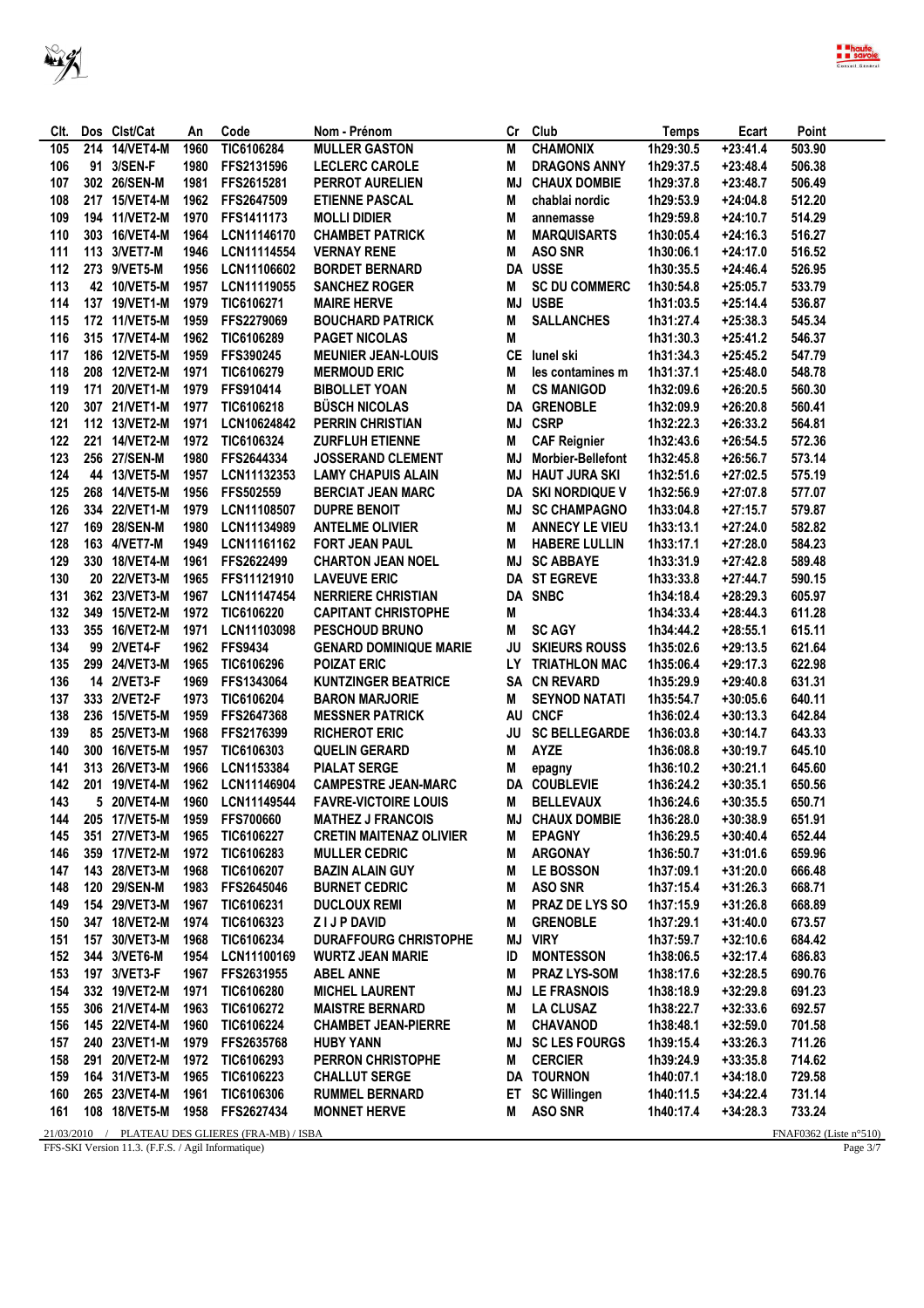

| CIt. |     | Dos Clst/Cat     | An   | Code                                              | Nom - Prénom                   | Cr        | Club                    | Temps     | Ecart      | Point                    |
|------|-----|------------------|------|---------------------------------------------------|--------------------------------|-----------|-------------------------|-----------|------------|--------------------------|
| 162  | 130 | 32/VET3-M        | 1969 | LCN11115475                                       | <b>VOISOT OLIVIER</b>          | M         | <b>DRAGONS D4AN</b>     | 1h40:17.9 | $+34:28.8$ | 733.41                   |
| 163  |     | 290 21/VET2-M    | 1972 | LCN11103717                                       | <b>MONNIER HERVE</b>           | М         | <b>PAYS ROCHOIS</b>     | 1h40:27.5 | $+34:38.4$ | 736.82                   |
| 164  |     | 122 4/SEN-F      | 1984 | LCN11108419                                       | <b>GAILLARD ELODIE</b>         | В         | <b>SCA DES LACS</b>     | 1h40:31.3 | $+34:42.2$ | 738.16                   |
| 165  |     | 271 4/VET6-M     | 1950 | LCN11108799                                       | <b>JEANNIN JEAN</b>            | MJ        | <b>SC MONT NOIR</b>     | 1h40:39.2 | $+34:50.1$ | 740.96                   |
| 166  |     | 178 24/VET4-M    | 1960 | FFS2271555                                        | PREBET PHILIPPE                |           | AU SC PLATEAU DE        | 1h41:01.2 | $+35:12.1$ | 748.76                   |
| 167  |     | 162 24/VET1-M    | 1979 | TIC6106229                                        | <b>DESMARCHELIER ERWAN</b>     | M         | <b>ANNECY</b>           | 1h41:13.0 | $+35:23.9$ | 752.95                   |
| 168  |     | 228 25/VET4-M    | 1962 | LCN11135272                                       | <b>GARCIN PIERRE</b>           | M         | <b>CHERAN</b>           | 1h41:15.1 | $+35:26.0$ | 753.69                   |
| 169  |     | 297 26/VET4-M    | 1960 | FFS11100811                                       | <b>RIVALLAUT NICOLAS</b>       | М         | <b>RANDO CHERAN</b>     | 1h41:15.9 | $+35:26.8$ | 753.97                   |
| 170  |     | 259 25/VET1-M    | 1978 | TIC6106200                                        | <b>ALEXANDRE BERENGER</b>      | M         | <b>SC LES CARIBOU</b>   | 1h41:19.0 | $+35:29.9$ | 755.07                   |
| 171  |     | 207 5/VET6-M     | 1952 | LCN11147754                                       | <b>ROCH PATRICE</b>            | M         | <b>ST JEOIRE</b>        | 1h41:26.4 | $+35:37.3$ | 757.70                   |
| 172  |     | 292 26/VET1-M    | 1977 | TIC6106244                                        | <b>GAND RAPHAEL</b>            | LY        | <b>MEZERIAT</b>         | 1h41:35.4 | $+35:46.3$ | 760.89                   |
| 173  |     | 272 22/VET2-M    | 1971 | TIC6106237                                        | <b>FABIEN DAVID</b>            | М         | <b>LA ROCHE SUR F</b>   | 1h41:39.2 | $+35:50.1$ | 762.23                   |
| 174  |     | 353 23/VET2-M    | 1973 | TIC6106264                                        | LE LOSTEC STEPHANE             | M         | <b>ONNION</b>           | 1h41:54.4 | $+36:05.3$ | 767.62                   |
| 175  |     | 323 19/VET5-M    | 1958 | FFS2285261                                        | <b>CHARVOZ CHRISTIAN</b>       |           | SA CS LA FECLAZ         | 1h41:58.8 | $+36:09.7$ | 769.18                   |
| 176  |     | 18 27/VET1-M     | 1979 | FFS912837                                         | <b>REZVOY VINCENT</b>          | Μ         | <b>SC GD BORNAN</b>     | 1h42:12.6 | $+36:23.5$ | 774.08                   |
| 177  |     | 255 33/VET3-M    | 1968 | TIC6106225                                        | <b>CHAZALON CHRISTOPHE</b>     |           | <b>FZ FRAISSES</b>      | 1h42:19.5 | $+36:30.4$ | 776.52                   |
| 178  | 211 | 30/SEN-M         | 1981 | FFS2649601                                        | <b>MANGERET NORMANN</b>        |           | DA SNB Chamrousse       | 1h42:36.3 | $+36:47.2$ | 782.48                   |
| 179  |     | 288 6/VET6-M     | 1952 | TIC6106219                                        | <b>CAMBOULIVES DANIEL</b>      | М         | <b>BONNE</b>            | 1h42:45.7 | $+36:56.6$ | 785.81                   |
| 180  |     | 337 7/VET6-M     | 1953 | FFS11101209                                       | <b>DALLEMAGNE GHISLAIN</b>     | М         | <b>DRAGONS DANN</b>     | 1h43:16.5 | $+37:27.4$ | 796.73                   |
| 181  |     | 260 24/VET2-M    | 1970 | TIC6106250                                        | <b>GRENARD OLIVIER</b>         | M         | <b>EVIRES</b>           | 1h43:24.4 | $+37:35.3$ | 799.53                   |
| 182  |     | 247 5/VET7-M     | 1946 | FFS2649643                                        | <b>JACQUIER JEAN-PIERRE</b>    | M         | <b>CHABALIS NORDI</b>   | 1h43:26.8 | $+37:37.7$ | 800.38                   |
| 183  |     | 185 34/VET3-M    | 1965 | FFS2620235                                        | PIEPENBRING JACQUES            |           | <b>DA SN CHARTROUSI</b> | 1h43:55.7 | $+38:06.6$ | 810.63                   |
| 184  |     | 139 4/VET3-F     | 1969 | TIC6106202                                        | <b>AUBRY ANNE-MARIE</b>        | М         | <b>MONTAGNY</b>         | 1h44:08.9 | $+38:19.8$ | 815.30                   |
| 185  |     | 275 6/VET7-M     | 1948 | TIC6106248                                        | <b>GIVET JEAN BERNARD</b>      | Μ         | <b>CORENC</b>           | 1h44:19.6 | $+38:30.5$ | 819.10                   |
| 186  |     | 252 28/VET1-M    | 1978 | TIC6106226                                        | <b>COLIN CYRIL</b>             | M         | <b>LA ROCHE SUR F</b>   | 1h44:46.6 | $+38:57.5$ | 828.67                   |
| 187  |     | 158 35/VET3-M    | 1966 | LCN1131897                                        | <b>DUCASTEL VINCENT</b>        | M         | <b>CN DES GLIERES</b>   | 1h45:10.3 | $+39:21.2$ | 837.07                   |
| 188  |     | 283 5/VET3-F     | 1966 | TIC6106286                                        | <b>NAMAN VALERIE</b>           |           | <b>SA BRISON</b>        | 1h45:33.3 | $+39:44.2$ | 845.23                   |
| 189  |     | 203 29/VET1-M    | 1979 | FFS2640617                                        | <b>SANCHEZ JORDI</b>           | ΜJ        | <b>US Gironnaise</b>    | 1h46:12.6 | $+40:23.5$ | 859.16                   |
| 190  |     | 118 8/VET6-M     | 1950 | LCN11105306                                       | <b>GREGOIRE BERNARD</b>        | <b>AP</b> | <b>SC GAP BAYARD</b>    | 1h46:28.7 | +40:39.6   | 864.87                   |
| 191  |     | 222 36/VET3-M    | 1966 | TIC6106314                                        | THUILLE CHRISTOPHE             |           | LY CHAIX                | 1h46:32.9 | $+40:43.8$ | 866.35                   |
| 192  | 331 | <b>27/VET4-M</b> | 1964 | TIC6106228                                        | <b>CROS PASCAL</b>             | M         | <b>ST SIGISMOND</b>     | 1h46:39.8 | $+40:50.7$ | 868.80                   |
| 193  |     | 324 3/VET4-F     | 1962 | TIC6106255                                        | <b>HEIMER CHRISTINE</b>        | M         | <b>BOGEVE</b>           | 1h46:40.2 | $+40:51.1$ | 868.94                   |
| 194  |     | 357 30/VET1-M    | 1976 | TIC6106233                                        | <b>DUPUY JEAN-CHRISTOPHE</b>   |           | LY Verel Pragondran     | 1h46:53.4 | $+41:04.3$ | 873.62                   |
| 195  |     | 277 37/VET3-M    | 1965 | FFS2632262                                        | <b>BERRARD JEAN CHRISTOPHE</b> |           | SA COURCHEVEL           | 1h47:01.7 | +41:12.6   | 876.56                   |
| 196  |     | 285 31/SEN-M     | 1989 | TIC6106235                                        | <b>DURAND BENJAMIN</b>         | Μ         | <b>PASSY</b>            | 1h47:16.1 | $+41:27.0$ | 881.67                   |
| 197  |     | 356 20/VET5-M    | 1957 | FFS2643962                                        | <b>FROIDURE SERGE</b>          |           | DA EGREVE NORDI         | 1h47:29.4 | +41:40.3   | 886.38                   |
| 198  | 358 | 38/VET3-M        | 1969 | TIC6106243                                        | <b>GAILLARD-LIAUDON DIDIER</b> | М         | <b>GRAND BO</b>         | 1h47:42.0 | $+41:52.9$ | 890.85                   |
| 199  |     | 19 1/VET5-F      | 1956 | LCN11103659                                       | <b>VOIDEY MICHELE</b>          | MJ        | <b>SKIEURS ROUSS</b>    | 1h48:11.3 | +42:22.2   | 901.24                   |
| 200  |     | 165 21/VET5-M    | 1957 | TIC6106281                                        | <b>MIRODATOS YVES</b>          | M         | <b>ANNECY</b>           | 1h48:23.0 | +42:33.9   | 905.39                   |
| 201  |     | 242 28/VET4-M    | 1963 | TIC6106309                                        | <b>SERMET PHILIPPE</b>         | M         | <b>SALLANCHES</b>       | 1h48:36.4 | +42:47.3   | 910.14                   |
| 202  |     | 279 29/VET4-M    | 1961 | LCN11174279                                       | <b>ROBERT FREDERIC</b>         | M         | <b>LES HOUCHES</b>      | 1h48:45.0 | $+42:55.9$ | 913.19                   |
| 203  |     | 136 31/VET1-M    | 1977 | LCN10601556                                       | <b>VIGNE FABIEN</b>            | M         | <b>CN GLIERES</b>       | 1h49:13.8 | +43:24.7   | 923.40                   |
| 204  |     | 308 32/VET1-M    | 1978 | TIC6106211                                        | <b>BLANC DAMIEN</b>            |           | SA CNCB                 | 1h49:22.4 | $+43:33.3$ | 926.44                   |
| 205  |     | 132 30/VET4-M    | 1961 | FFS995762                                         | <b>VERGNE FRANCOIS</b>         | M         | <b>ASO SNR</b>          | 1h50:28.4 | $+44:39.3$ | 949.84                   |
| 206  |     | 311 39/VET3-M    | 1969 | LCN11129154                                       | <b>TREILLARD JEAN-PIERRE</b>   |           | <b>MJ LES CROZETS</b>   | 1h50:41.1 | $+44:52.0$ | 954.34                   |
| 207  |     | 326 22/VET5-M    | 1957 | <b>MON17993</b>                                   | <b>CHASSAING ANDRE</b>         | Μ         | <b>MANIGOS EDF</b>      | 1h51:00.9 | +45:11.8   | 961.36                   |
| 208  |     | 345 25/VET2-M    | 1974 | FFS2651205                                        | PETROFF ROMAIN                 |           | SA CR Savoie / Corps    | 1h51:22.6 | +45:33.5   | 969.06                   |
| 209  |     | 293 26/VET2-M    |      | 1974 FFS2649686                                   | <b>GURNEL SEBASTIEN</b>        | M         | <b>CHABLAIS NOR</b>     | 1h51:41.6 | $+45:52.5$ | 975.79                   |
| 210  |     | 151 23/VET5-M    | 1957 | FFS11106229                                       | <b>MERINDOL LAURENT</b>        |           | DA VS ST EGREVE         | 1h52:12.1 | +46:23.0   | 986.60                   |
| 211  |     | 229 24/VET5-M    | 1959 | LCN11122110                                       | <b>CHAPPAZ CHRISTOPHE</b>      | M         | <b>SC AGY</b>           | 1h52:14.4 | $+46:25.3$ | 987.42                   |
| 212  |     | 243 7/VET7-M     | 1949 | TIC6106311                                        | <b>SOUFFLET JACQUES</b>        |           | LY Sapeurs Pompier      | 1h52:40.9 | $+46:51.8$ | 996.81                   |
| 213  |     | 322 27/VET2-M    | 1971 | TIC6106318                                        | URIBE-ZAMORA JEAN-PIERRE       | M         | <b>BONNE</b>            | 1h52:58.6 | +47:09.5   | 1003.09                  |
| 214  |     | 298 25/VET5-M    | 1955 | TIC6106256                                        | <b>HUGO JOEL</b>               | Μ         | <b>LES HOUCHES</b>      | 1h52:58.9 | +47:09.8   | 1003.20                  |
| 215  |     | 173 31/VET4-M    | 1963 | FFS2649116                                        | <b>GUYOT PASCAL</b>            |           | SA CS SAISIES           | 1h53:21.4 | +47:32.3   | 1011.17                  |
| 216  |     | 325 40/VET3-M    | 1966 | TIC6106241                                        | <b>FRANCILLON MARC</b>         | M         | <b>REIGNIER</b>         | 1h53:36.4 | +47:47.3   | 1016.49                  |
| 217  |     | 219 5/SEN-F      | 1984 | TIC6106287                                        | <b>OJANEN PINJA</b>            | ET        |                         | 1h54:02.1 | +48:13.0   | 1025.60                  |
| 218  |     | 166 32/VET4-M    | 1963 | LCN11151021                                       | <b>DEBONTRIDE HENRI</b>        |           | DA VILLARDELANS         | 1h54:02.7 | +48:13.6   | 1025.81                  |
|      |     |                  |      | $21/03/2010$ / PLATEAU DES GUERES (ERA MB) / ISBA |                                |           |                         |           |            | $ENAP0362$ (Liste n°510) |

**ENGRATORY PEATLEAC DES GEIERES (TRANSPERSED)** 

 $\frac{12.167}{\text{Page }4/7}$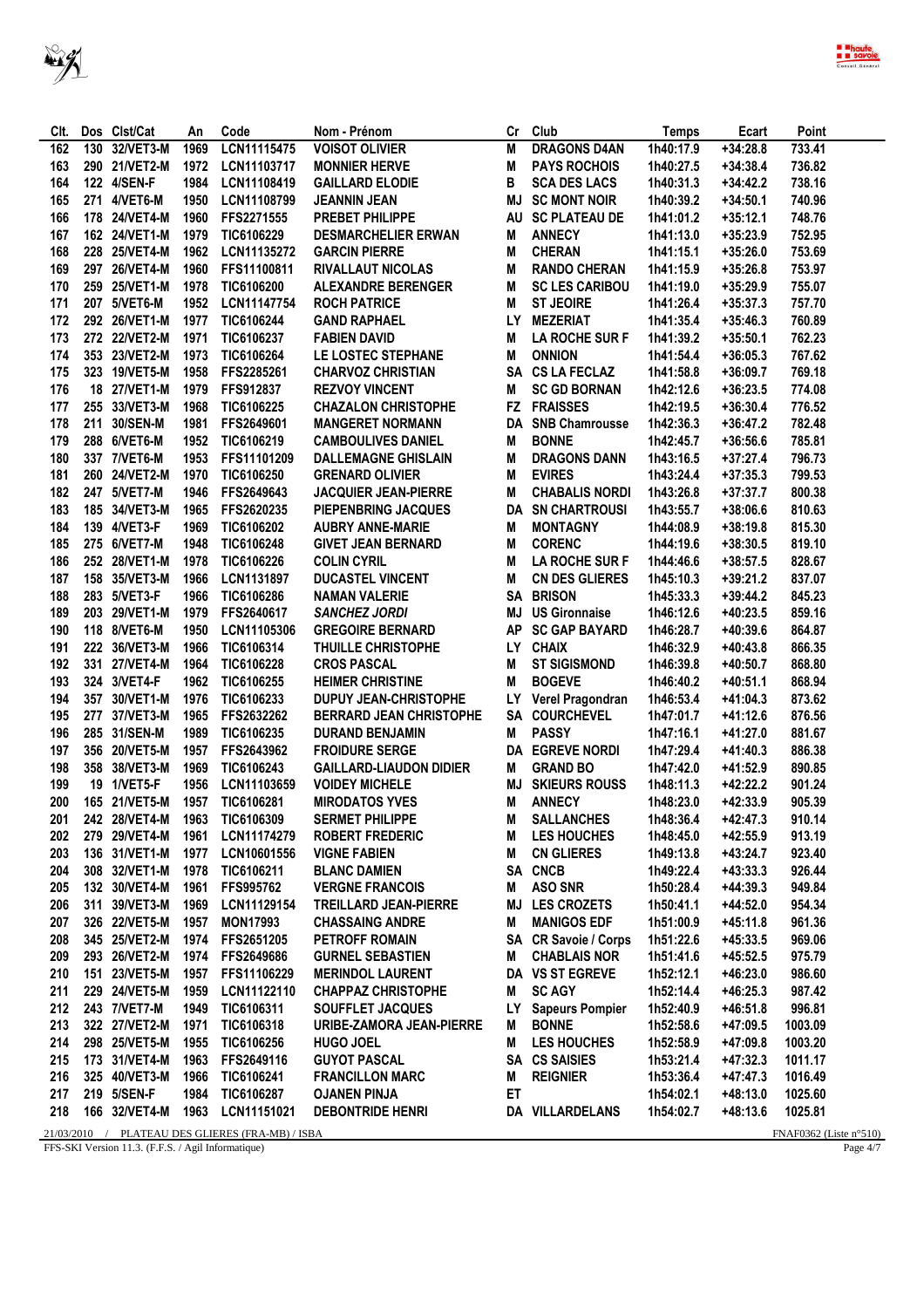



| CIt. | Dos Clst/Cat         | An   | Code                                             | Nom - Prénom                | Cr | Club                     | <b>Temps</b> | Ecart       | Point                            |
|------|----------------------|------|--------------------------------------------------|-----------------------------|----|--------------------------|--------------|-------------|----------------------------------|
| 219  | 264 41/VET3-M        | 1966 | FFS2650496                                       | <b>MARTINEAU PHILIPPE</b>   | М  | <b>RANDO CHERAN</b>      | 1h54:45.7    | +48:56.6    | 1041.06                          |
| 220  | 209 1/VET8-M         | 1944 | FFS1492460                                       | <b>BREYTON JACQUES</b>      | M  | <b>CLUB VOSGIEN V</b>    | 1h55:23.2    | +49:34.1    | 1054.35                          |
| 221  | 213 42/VET3-M        | 1966 | TIC6106206                                       | <b>BARSNICA FRANCIS</b>     | М  | <b>SEYNOD NATATI</b>     | 1h55:24.2    | $+49:35.1$  | 1054.71                          |
| 222  | 147 9/VET6-M         | 1952 | FFS1401131                                       | <b>DUCHANOY CLAUDE</b>      | M  | <b>SC LURON</b>          | 1h55:37.5    | $+49:48.4$  | 1059.42                          |
| 223  | 161 1/VET6-F         | 1954 | FFS2621701                                       | <b>PINEL MARYLENE</b>       | M  | <b>ASO SNR</b>           | 1h55:45.2    | $+49:56.1$  | 1062.15                          |
| 224  | 316 33/VET4-M        | 1961 | TIC6106304                                       | <b>RIBOULET DANIEL</b>      | M  | PETIT BORNAND            | 1h55:50.6    | $+50:01.5$  | 1064.07                          |
| 225  | 241 43/VET3-M        | 1966 | TIC6106210                                       | <b>BIGNARDI CHRISTOPHE</b>  | M  | <b>DINGY</b>             | 1h55:53.4    | $+50:04.3$  | 1065.06                          |
| 226  | 220 28/VET2-M        | 1974 | TIC6106299                                       | <b>POUEY DICARD FABIEN</b>  | M  | THONON LES BAI           | 1h56:06.7    | $+50:17.6$  | 1069.77                          |
| 227  | 253 34/VET4-M        | 1963 | TIC6106236                                       | <b>DURAND CHRISTOPHE</b>    | М  | <b>PASSY</b>             | 1h56:17.5    | +50:28.4    | 1073.60                          |
| 228  | 193 2/VET5-F         | 1959 | FFS2623366                                       | <b>DEFEMME ANNE</b>         |    | <b>DA CHAMROUSSE</b>     | 1h56:23.8    | $+50:34.7$  | 1075.84                          |
| 229  | 216 32/SEN-M         | 1982 | TIC6106288                                       | <b>OUDART BERTRAND</b>      | Μ  |                          | 1h57:18.3    | $+51:29.2$  | 1095.16                          |
| 230  | 270 26/VET5-M        | 1958 | TIC6106208                                       | <b>BELLEVILLE LUC</b>       |    | <b>DA GRENOBLE</b>       | 1h57:35.3    | $+51:46.2$  | 1101.18                          |
|      |                      |      |                                                  |                             |    |                          |              |             |                                  |
| 231  | 168 8/VET7-M         | 1947 | FFS2605325                                       | <b>BALTHAZARD JEAN</b>      |    | SA csen REVARD           | 1h57:40.2    | $+51:51.1$  | 1102.92                          |
| 232  | 131 35/VET4-M        | 1961 | TIC6106246                                       | <b>GIARD DOMINIQUE</b>      |    | DA PONTCHARRA            | 1h57:47.0    | $+51:57.9$  | 1105.33                          |
| 233  | 206 10/VET6-M        | 1951 | TIC6106270                                       | <b>MAION SERGE</b>          | M  |                          | 1h57:48.1    | $+51:59.0$  | 1105.72                          |
| 234  | 245 29/VET2-M        | 1973 | TIC6106252                                       | <b>GUIRAUD PATRICK</b>      |    | LY AMBERIEU              | 1h58:10.4    | $+52:21.3$  | 1113.63                          |
| 235  | 263 27/VET5-M        | 1959 | LCN11151715                                      | <b>OSTER SYLVAIN</b>        | М  | <b>SC MEGEVETTE</b>      | 1h58:12.1    | $+52:23.0$  | 1114.23                          |
| 236  | 191 9/VET7-M         | 1949 | TIC6106282                                       | <b>MISSE EVALD</b>          | SA | <b>BRISON</b>            | 1h58:27.4    | $+52:38.3$  | 1119.65                          |
| 237  | 134 28/VET5-M        | 1956 | TIC6106297                                       | POLLET JEAN-LUC             | M  | <b>NAVES</b>             | 1h59:03.2    | $+53:14.1$  | 1132.34                          |
| 238  | 284 1/VET1-F         | 1976 | TIC6106298                                       | <b>POUCHELLE MARIE</b>      | М  | <b>St GERVAIS</b>        | 1h59:06.0    | $+53:16.9$  | 1133.34                          |
| 239  | 267 33/SEN-M         | 1980 | TIC6106232                                       | <b>DUFOURNET MARTIN</b>     |    | SA SEYNOD                | 1h59:09.6    | $+53:20.5$  | 1134.61                          |
| 240  | 269 44/VET3-M        | 1966 | TIC6106305                                       | <b>RIEU DIDIER</b>          |    | <b>SA TIGNES</b>         | 1h59:09.9    | $+53:20.8$  | 1134.72                          |
| 241  | 234 10/VET7-M        | 1947 | TIC6106249                                       | <b>GORRY JEAN-CLAUDE</b>    |    | <b>SA LA RAVOIRE</b>     | 1h59:34.6    | $+53:45.5$  | 1143.48                          |
| 242  | 254 4/VET4-F         | 1964 | TIC6106262                                       | <b>LACOQUE SYLVIE</b>       | Ц  | <b>BOURG EN BRES</b>     | 1h59:46.8    | $+53:57.7$  | 1147.80                          |
| 243  | 150 29/VET5-M        | 1955 | FFS2617472                                       | <b>BASSOT DENIS</b>         | Μ  | <b>SC LURON</b>          | 2h00:14.6    | $+54:25.5$  | 1157.66                          |
| 244  | 249 30/VET5-M        | 1956 | TIC6106308                                       | <b>SCUDELER PATRICE</b>     |    | <b>DA LE GUA</b>         | 2h00:22.8    | $+54:33.7$  | 1160.56                          |
| 245  | 238 5/VET4-F         | 1964 | TIC6106295                                       | <b>PIPERS BEATRICE</b>      | М  | <b>THORENS GLIER</b>     | 2h01:01.7    | $+55:12.6$  | 1174.35                          |
| 246  | 336 34/SEN-M         | 1981 | TIC6106267                                       | <b>LEROUX BERTRAND</b>      | SA | <b>TIGNES</b>            | 2h01:05.4    | $+55:16.3$  | 1175.67                          |
| 247  | 148 11/VET6-M        | 1954 | TIC6106257                                       | <b>IVALDI PIERRE</b>        | М  | <b>ANNECY</b>            | 2h02:20.4    | $+56:31.3$  | 1202.25                          |
| 248  | 274 3/VET2-F         | 1970 | TIC6106315                                       | <b>TOURANCHE DELPHINE</b>   | М  | <b>SAINT GERVAIS</b>     | 2h02:40.0    | $+56:50.9$  | 1209.20                          |
| 249  | 183 45/VET3-M        | 1965 | TIC6106307                                       | <b>SABLIER PIERRE</b>       | AU |                          | 2h03:00.7    | $+57:11.6$  | 1216.54                          |
| 250  | 361 6/VET4-F         | 1962 | LCN11101222                                      | <b>EKSZTEROWICZ AGNES</b>   | Μ  | <b>DRAGONS ANNY</b>      | 2h04:47.8    | $+58:58.7$  | 1254.51                          |
| 251  | 225 12/VET6-M        | 1953 | LCN1110461                                       | <b>BENOIST ALAIN</b>        |    | DA ASCE THALES AV        | 2h04:54.7    | $+59:05.6$  | 1256.95                          |
|      |                      |      |                                                  |                             |    |                          |              |             |                                  |
| 252  | 286 2/VET8-M         | 1944 | FFS2179776                                       | <b>DOMBRE GEORGES</b>       | M  | <b>CHAMONIX</b>          | 2h04:58.6    | $+59:09.5$  | 1258.34                          |
| 253  | 346 3/VET5-F         | 1959 | FFS2649644                                       | <b>JACQUIER MARIE AUDE</b>  | М  | <b>CHABLAIS NOR</b>      | 2h05:17.3    | $+59:28.2$  | 1264.97                          |
| 254  | 230 11/VET7-M        | 1948 | LCN11148462                                      | <b>BARRAL JEAN-PIERRE</b>   |    | <b>SA CS des Saisies</b> | 2h05:24.1    | $+59:35.0$  | 1267.38                          |
| 255  | 140 31/VET5-M        | 1955 | FFS2632136                                       | <b>DUCHANOY GERARD</b>      | M  | <b>SC LURON</b>          | 2h05:49.1    | $+1h00:00.$ | 1276.24                          |
| 256  | 175 2/VET1-F         | 1976 | TIC6106253                                       | <b>HARDY BEATRICE</b>       | M  | <b>ONNION</b>            | 2h06:25.6    | +1h00:36.   | 1289.18                          |
| 257  | 152 13/VET6-M        | 1953 | TIC6106240                                       | <b>FLOURET MICHEL</b>       | AU |                          | 2h07:59.5    | $+1h02:10.$ | 1322.47                          |
| 258  |                      |      | 352 12/VET7-M 1949 TIC6106300                    | PRATTER GUY                 |    | SA MEYTHET               | 2h08:03.0    | +1h02:13.   | 1323.71                          |
| 259  | 343 36/VET4-M        |      | 1962 FFS2631014                                  | <b>OTTAVI LAURENT</b>       |    | DA GUC GRENOBLE          | 2h08:54.5    | $+1h03:05.$ | 1341.97                          |
| 260  | 276 30/VET2-M        |      | 1973 TIC6106242                                  | <b>GAGNEUR DAMIEN</b>       |    | SA TIGNES                | 2h09:00.5    | $+1h03:11.$ | 1344.09                          |
| 261  | 237 7/VET4-F         |      | 1964 FFS2608128                                  | <b>CHEVASSU CLAUDE</b>      |    | SA COURCHEVEL            | 2h09:16.0    | +1h03:26.   | 1349.59                          |
| 262  | 184 8/VET4-F         |      | 1962 FFS2647887                                  | <b>OTTAVI CLAIRE</b>        |    | DA GUC GRENOBLE          | 2h09:46.2    | +1h03:57.   | 1360.29                          |
| 263  | 235 13/VET7-M        | 1946 | TIC6106217                                       | <b>BUCLIN MARC</b>          | M  | <b>EVIRES</b>            | 2h09:59.4    | $+1h04:10.$ | 1364.97                          |
| 264  | 233 46/VET3-M        | 1966 | TIC6106251                                       | <b>GROSSET-JANIN PASCAL</b> | M  | <b>PASSY</b>             | 2h10:00.9    | +1h04:11.   | 1365.51                          |
| 265  | 200 14/VET6-M        |      | 1950 FFS11106459                                 | <b>FERRAFIAT FRANCOIS</b>   |    | DA MOIRANS SKI DE        | 2h12:01.0    | $+1h06:11.$ | 1408.08                          |
| 266  | 16 14/VET7-M         |      | 1949 TIC6106320                                  | <b>VUERICH PAOLO</b>        | ET |                          | 2h12:03.4    | +1h06:14.   | 1408.93                          |
| 267  | 278 35/SEN-M         | 1981 | TIC6106239                                       | <b>FLIGITTER HUGO</b>       |    | SA BOURGET DU LA         | 2h12:23.1    | +1h06:34.   | 1415.92                          |
| 268  | 296 31/VET2-M        |      | 1970 TIC6106302                                  | <b>PUYBARAUD DENIS</b>      | М  | <b>ANNECY</b>            | 2h12:29.9    | +1h06:40.   | 1418.33                          |
| 269  | 155 32/VET5-M        | 1956 | LCN11170340                                      | <b>BERNET DOMINIQUE</b>     | M  | <b>SC AGY</b>            | 2h12:58.8    | +1h07:09.   | 1428.57                          |
| 270  | 204 4/VET5-F         |      | 1959 LCN11170341                                 | <b>BERNET FRANCOISE</b>     | M  | <b>SC AGY</b>            | 2h12:59.3    | +1h07:10.   | 1428.75                          |
| 271  | 251 15/VET6-M        |      | 1952 FFS2600607                                  | <b>BONADIES JEAN PIERRE</b> |    | DA EGREVE NORDI          | 2h13:42.4    | +1h07:53.   | 1444.03                          |
| 272  | 223 37/VET4-M        |      | 1962 TIC6106238                                  | <b>FERRY OLIVIER</b>        | M  | <b>NAVES-PARMELA</b>     | 2h17:06.4    | +1h11:17.   | 1516.35                          |
| 273  | 321 15/VET7-M        |      | 1946 FIS19004                                    | <b>CAPIETTO PAUL</b>        | M  | <b>MONTE CARLO</b>       | 2h18:44.2    | +1h12:55.   | 1551.02                          |
|      |                      |      |                                                  |                             |    |                          |              |             |                                  |
|      | <b>ABANDONS (50)</b> |      |                                                  |                             |    |                          |              |             |                                  |
|      | 4 /VET3-M            |      | 1969 FFS2641458                                  | SHERPA DACHHIRI DAWA        |    | SA la Feclaz             | Abd          |             |                                  |
|      |                      |      | 21/03/2010 / PLATEAU DES GLIERES (FRA-MB) / ISBA |                             |    |                          |              |             | FNAF0362 (Liste $n^{\circ}510$ ) |

FFS-SKI Version 11.3. (F.F.S. / Agil Informatique)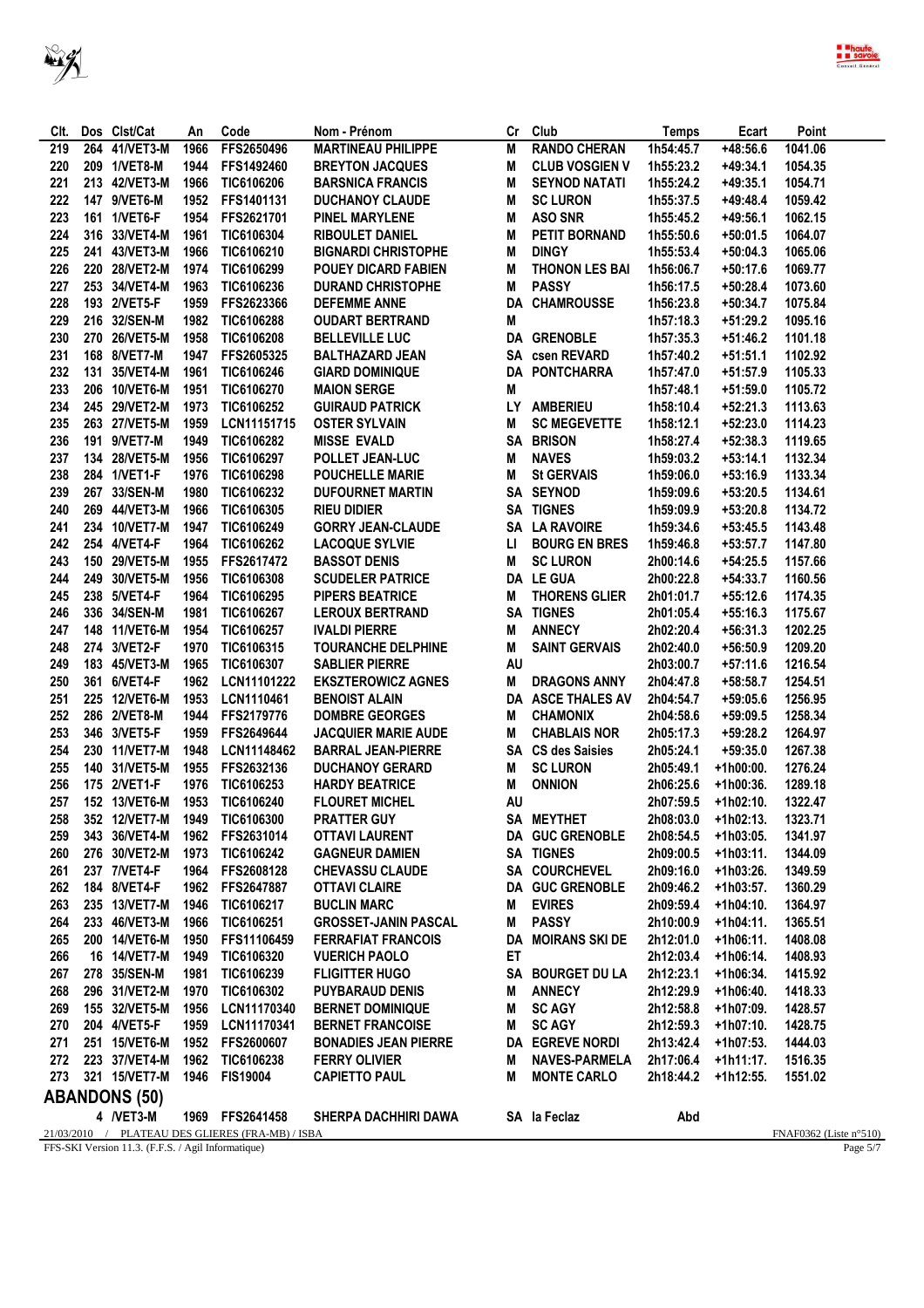| CIt. | Dos Clst/Cat        | An   | Code                                             | Nom - Prénom                    | Cr | Club                     | Temps | Ecart | Point                            |
|------|---------------------|------|--------------------------------------------------|---------------------------------|----|--------------------------|-------|-------|----------------------------------|
|      | 9 /SEN-M            | 1981 | FFS2614357                                       | <b>CAVAZZANA CHRISTOPHE</b>     | M  | <b>DRAGONS ANNY</b>      | Abd   |       |                                  |
|      | 11 /VET1-M          | 1979 | FFS2614356                                       | <b>CAVAZZANA LAURENT</b>        | M  | <b>DRAGONS ANNY</b>      | Abd   |       |                                  |
|      | 12 /VET6-M          | 1953 | LCN11105961                                      | <b>RENAUD PATRICK</b>           | MJ | SKI CLUB BELLE           | Abd   |       |                                  |
|      | 17 / VET3-M         | 1966 | FFS2645036                                       | DECHAMBOUX JACQUES              | M  | club nordique glie       | Abd   |       |                                  |
|      | 24 /VET2-M          | 1971 | FFS2178902                                       | <b>DUPONT JEAN CHRISTOPHE</b>   | M  | <b>SC GD BORNAN</b>      | Abd   |       |                                  |
|      | 29 /VET6-M          | 1954 | LCN11101836                                      | <b>MARCHAL PHILIPPE</b>         |    | PE TCMS                  | Abd   |       |                                  |
|      | 34 /VET4-M          | 1962 | TIC6106312                                       | <b>TABERLET DIDIER</b>          | MJ | <b>GEX</b>               | Abd   |       |                                  |
|      | 37 /VET2-M          | 1973 |                                                  | <b>CHENEVAL FRANCK</b>          | м  | <b>VILLARD BOEGE</b>     | Abd   |       |                                  |
|      |                     |      | FFS2212376                                       |                                 |    | <b>DRAGONS ANNY</b>      |       |       |                                  |
|      | 40 /VET6-M          | 1952 | FFS990138                                        | <b>MICHET CLAUDE</b>            | M  |                          | Abd   |       |                                  |
|      | 54 /VET5-M          | 1956 | FFS2627030                                       | <b>GROS CRISTOPHE</b>           | M  | <b>DRAGONS D4AN</b>      | Abd   |       |                                  |
|      | 60 /VET7-M          | 1949 | FFS507260                                        | <b>OMONT ALBERT</b>             |    | DA ADDSNA                | Abd   |       |                                  |
|      | 61 /VET2-M          | 1970 | FFS2145919                                       | <b>CHAVAS PASCAL</b>            | M  | <b>CS LA CLUSAZ</b>      | Abd   |       |                                  |
|      | 63 /VET1-M          | 1979 | LCN11105145                                      | <b>GRINDLER DAVID</b>           |    | SA SCFECLAZ              | Abd   |       |                                  |
|      | 103 /VET5-M         | 1955 | LCN11105148                                      | <b>GRINDLER GEORGES</b>         |    | SA SCFECLAZ              | Abd   |       |                                  |
|      | 133 / <b>NET5-F</b> | 1958 | TIC6106203                                       | <b>BARBERIO ANNAMARIA</b>       |    | ET SCI CAI UGET          | Abd   |       |                                  |
|      | 138 /VET5-M         | 1956 | FFS2607536                                       | <b>BORDON RENE</b>              |    | SA COURCHEVEL            | Abd   |       |                                  |
|      | 142 / VET7-M        | 1946 | LCN11106584                                      | <b>MONFA GERMINAL</b>           |    | DA US ST EGREVE          | Abd   |       |                                  |
|      | 149 /SEN-F          | 1987 | TIC6106313                                       | <b>TERRIER INGRID</b>           | M  | <b>SALOMON</b>           | Abd   |       |                                  |
|      | 156 / <b>NET1-F</b> | 1978 | LCN11132086                                      | <b>BALLET-BAZ ALINE</b>         | M  | <b>LA CLUSAZ</b>         | Abd   |       |                                  |
|      | 160 / NET2-F        | 1974 | <b>LCN1153385</b>                                | <b>PIALAT VERONIQUE</b>         | M  | epagny                   | Abd   |       |                                  |
|      | 167 / VET4-M        | 1963 | LCN1102473                                       | <b>DURAFFOURG MICHEL</b>        |    | MJ Haut Jura Ski         | Abd   |       |                                  |
|      | 170 /VET3-M         | 1967 | LCN1160923                                       | <b>FUCINA ERIC</b>              |    | LY PORT                  | Abd   |       |                                  |
|      |                     |      |                                                  |                                 |    |                          |       |       |                                  |
|      | 179 / VET7-M        | 1949 | FFS2647458                                       | <b>RICHARD JEAN-LOUIS</b>       | Μ  | chablais nordic          | Abd   |       |                                  |
|      | 187 / <b>NET4-F</b> | 1961 | TIC6106316                                       | <b>TRECOURT SYLVIE</b>          | М  | <b>LES HOUCHES</b>       | Abd   |       |                                  |
|      | 189 / VET6-M        | 1950 | TIC6106291                                       | <b>PEROCHE DANIEL</b>           |    | AU LIGNEROLLES           | Abd   |       |                                  |
|      | 190 /VET2-M         | 1974 | TIC6106290                                       | <b>PANH VUTNIK</b>              | M  | <b>PRINGY</b>            | Abd   |       |                                  |
|      | 192 / VET4-M        | 1962 | LCN11112134                                      | <b>LUME PATRICK</b>             | M  | 27 eme BCA               | Abd   |       |                                  |
|      | 199 /VET6-M         | 1954 | FFS2637992                                       | <b>VIGNAND GILBERT</b>          |    | <b>MJ SKI CLUB BELLE</b> | Abd   |       |                                  |
|      | 227 /VET4-M         | 1960 | LCN11148932                                      | PETIOT VINCENT                  | M  | <b>CN DES GLIERES</b>    | Abd   |       |                                  |
|      | 231 /VET6-M         | 1951 | TIC6106265                                       | <b>LECLERC PATRICK</b>          |    | <b>SA MERCURY</b>        | Abd   |       |                                  |
|      | 244 / VET6-M        | 1954 | FFS2610905                                       | <b>MONTANT MICHEL</b>           | Μ  | <b>CS LA CLUSAZ</b>      | Abd   |       |                                  |
|      | 246 / VET5-M        | 1958 | FFS2339240                                       | <b>LAVIGNE BRUNO</b>            | M  | chatel                   | Abd   |       |                                  |
|      | 258 /VET1-M         | 1976 | LCN11103720                                      | <b>ROTHENBURG CHRISTOPHE</b>    | M  | Ski Club Pays Roc        | Abd   |       |                                  |
|      | 261 /VET5-M         | 1957 | TIC6106277                                       | <b>MAURIN PHILIPPE</b>          |    | DA GRENOBLE              | Abd   |       |                                  |
|      | 262 / VET3-M        | 1967 | <b>FFS2242222</b>                                | <b>FRANCON LAURENT</b>          | MJ | ski club bellegard       | Abd   |       |                                  |
|      |                     |      |                                                  |                                 |    |                          |       |       |                                  |
|      | 266 /VET3-M         | 1965 | TIC6106268                                       | <b>MAINIER DOMINIQUE</b>        | MJ |                          | Abd   |       |                                  |
|      | 280 /VET1-M         | 1978 | TIC6106245                                       | <b>GAVARD JEREMIE</b>           | M  | <b>LA ROCHE SUR F</b>    | Abd   |       |                                  |
|      | 281 /SEN-F          | 1983 | FFS730071                                        | <b>VERJUS NADIA</b>             |    | <b>MJ CHAUX DOMBIE</b>   | Abd   |       |                                  |
|      | 294 /VET5-M         | 1958 | LCN11106752                                      | <b>GAY PATRICE</b>              | M  | <b>DRAGONS D4AN</b>      | Abd   |       |                                  |
|      | 295 /VET6-M         |      | 1952 FFS11151712                                 | <b>BERTHIER YVON</b>            | M  |                          | Abd   |       |                                  |
|      | 301 /VET2-M         |      | 1972 FFS1290009                                  | <b>MORET LIONEL</b>             |    | PO SC VAL D'AZUN         | Abd   |       |                                  |
|      | 312 /VET3-M         |      | 1965 LCN11172869                                 | <b>WATBLED EDDIE</b>            |    | M SCAGY                  | Abd   |       |                                  |
|      | 314 /VET5-M         |      | 1958 TIC6106269                                  | <b>MAINIER JEAN-LUC</b>         | MJ |                          | Abd   |       |                                  |
|      | 317 / VET5-M        |      | 1958 TIC6106273                                  | <b>MANDRILLON GUY</b>           | M  | <b>THORENS GLIER</b>     | Abd   |       |                                  |
|      | 327 /VET5-M         |      |                                                  | 1955 LCN106320000 PEYRARD ROGER | M  |                          | Abd   |       |                                  |
|      | 339 /VET2-M         |      | 1971 TIC6106216                                  | <b>BOUDIN CHRISTOPHE</b>        | M  | <b>MEYTHET</b>           | Abd   |       |                                  |
|      | 340 /VET7-M         |      | 1947 LCN1123436                                  | <b>TUCKER ANTONY</b>            | M  | La Clusaz                | Abd   |       |                                  |
|      | 341 /VET7-M         |      | 1945 FFS2651650                                  | <b>BERTHET JEAN CLAUDE</b>      |    | <b>MJ SKI ROUSSES</b>    | Abd   |       |                                  |
|      | 342 /VET4-M         |      | 1963 FFS11100808                                 |                                 |    |                          | Abd   |       |                                  |
|      |                     |      |                                                  | <b>CLAUDE BENOIT</b>            | M  | <b>RANDONNEURS</b>       |       |       |                                  |
|      | <b>ABSENTS (32)</b> |      |                                                  |                                 |    |                          |       |       |                                  |
|      | 23 /VET1-M          |      | 1976 FFS191115                                   | <b>COLOMBAN SYLVAIN</b>         |    | M SCNP ROCHOIS           | Abs   |       |                                  |
|      | 38 /VET2-F          |      | 1973 FFS544434                                   | <b>JOUILLE CHRISTELLE</b>       |    | MJ montbenoCEt           | Abs   |       |                                  |
|      | 62 / VET4-M         |      | 1964 FFS700676                                   | <b>BEDEZ JEAN-PIERRE</b>        |    | MJ bois d'amont          | Abs   |       |                                  |
|      | 72 / VET4-M         |      | 1962 LCN11103048                                 | <b>BEAUDOUING DENIS</b>         |    | DA ST EGREVE NOR         | Abs   |       |                                  |
|      | 78 / VET1-M         |      | 1977 FFS2306432                                  | <b>BAILLY GREGORY</b>           |    | MJ HT JURA SKI           | Abs   |       |                                  |
|      | 109 / VET3-M        |      | 1965 TIC6106263                                  | <b>LAMBERT CHRISTOPHE</b>       |    | <b>SA BARBERAZ</b>       | Abs   |       |                                  |
|      | 135 /VET4-M         |      | 1962 TIC6106261                                  | <b>KEHOE JOHN</b>               |    | M CS Chamonix            | Abs   |       |                                  |
|      |                     |      | 21/03/2010 / PLATEAU DES GLIERES (FRA-MB) / ISBA |                                 |    |                          |       |       |                                  |
|      |                     |      |                                                  |                                 |    |                          |       |       | FNAF0362 (Liste $n^{\circ}510$ ) |

FFS-SKI Version 11.3. (F.F.S. / Agil Informatique) Page 6/7